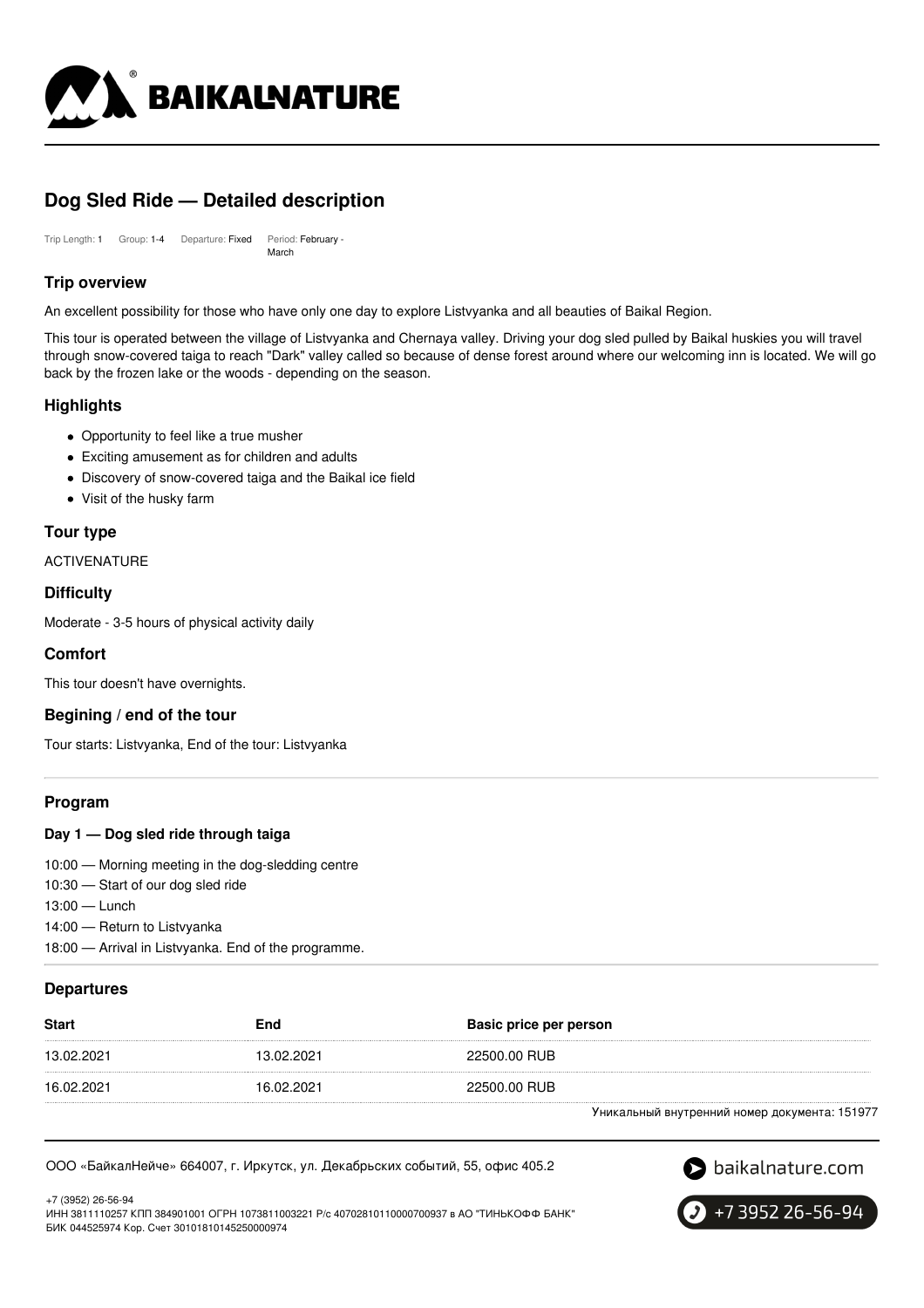

| 28.02.2021 | 28.02.2021 | 22500.00 RUB |
|------------|------------|--------------|
| 03.03.2021 | 03.03.2021 | 22500.00 RUB |
| 05.03.2021 | 05.03.2021 | 22500.00 RUB |

### **Note**

This tour has an open date. Please contact us for more information. English speaking guide service supplement 5 300 RUB / day.

## **What's included**

**Price includes**

- Dog sled rental
- Lunches
- Russian-speaking guide services

#### **Price does not include**

- English-speaking guide
- Medical insurance
- Administrative registration
- Personal expenses and tips
- Visa fees and travel insurance
- Letter of invitation
- Transfers

## **Checklist & Equipment**

You will need in Russia in winter:

- to protect yourself from the cold weather;
- to protect yourself from the wind;
- to protect your feet from moisture;
- to protect yourself from the sun's reflection from ice and snow.

Allow the system of "three layers":

The first layer, called "second skin", determines the performance of the other two layers. It will transport sweat to the next layer and dry quickly to avoid cooling after exercise. Therefore forget the cotton retains moisture in the skin and choose underwear in synthetic fabrics.

The second layer must keep the heat of the body as long as possible. Warm synthetic or mixed (wool or fleece turtleneck sweater) fabrics, that dry quickly, are preferable.

The third layer should protect you against wind and moisture. Choose a jacket, long enough, 100% waterproof, preferably with hood.

## **Recommended checklist**

Thermal underwear POLARTEC or similar pullover Down jacket Fleece jacket or warm sweater Mountain boots for walking on ice and snow Wool gloves and winter cap Warm gloves or mittens Lipstick Important travel documents: Passport and visa, original or electronic airplane tickets (with a sets of photocopies kept separately), bank card Ski goggles

Уникальный внутренний номер документа: 151977

ООО «БайкалНейче» 664007, г. Иркутск, ул. Декабрьских событий, 55, офис 405.2



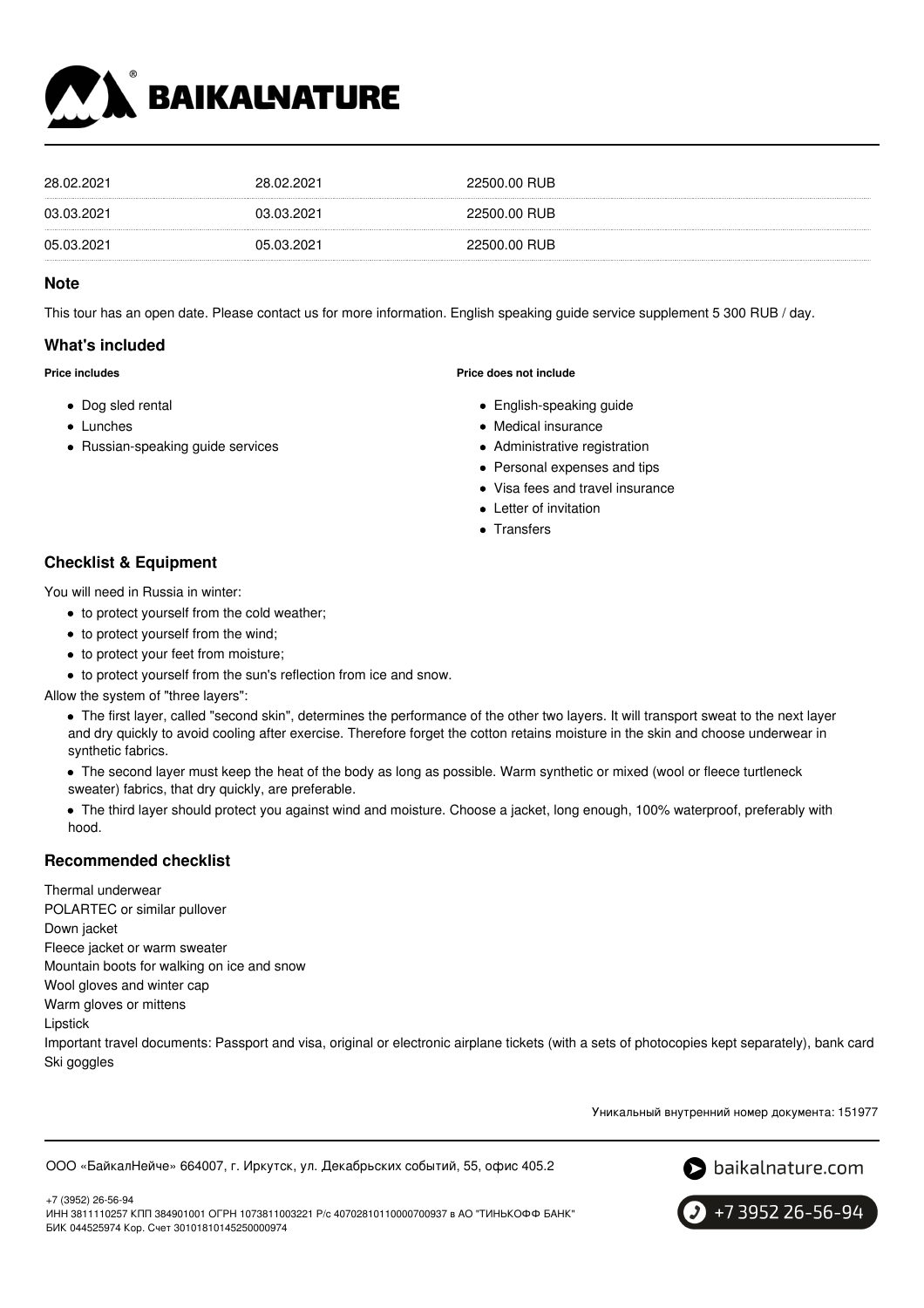

## **Meals**

If you are a vegetarian or have any particular preferences, please let us know, so we could adapt the menu.

## **Visa**

You need a tourist visa to travel to Russia. It can be issued for a maximum period of 30 days. Your passport has to be valid for at least six months after the expiry date of your visa and to have at least two blank pages.

BaikalNature offers visa support and has created "BaikalNature letter of invitation" package. If you buy a BaikalNature tour, this package is absolutely free; when you buy any other BaikalNature service, you will have to pay for this package. For more information please conact your nearest Russian Embassy or Visa Application Center.

## **Money**

The Russian currency is ruble. In all cities and many large villages of Russia, you can easily withdraw rubles, using a Visa or MasterCard, from ATMs, located in banks, department stores or hotel lobbies, some of them are open 24 hours a day. If you have euros or dollars with you, exchange offices will allow you to change them easily in the cities, seldom in the countryside. However, it can be difficult to exchange traveler's checks, even in cities.

## **Tipping**

All persons who compose the BaikalNature travel team (guides, drivers, cooks, etc.) are paid a decent wage for their services and do not expect any tips from you. So you have no obligation to leave anything. If you really want to express your satisfaction by leaving a gratuity, and if it is in foreign currency, be aware that torn or glued coins and banknotes cannot be exchanged. Anyway, thank you for your tips, left at your discretion in envelopes.

## **Health**

You need to get a health examination before a great trip. Consult your doctor. Get a dental checkup. If you have health problems that could worsen during the trip, make sure you have taken all your medications with you.

## **Medical Form**

You should be physically fit enough for this tour.

## **Emergency Contact**

You can contact BaikalNature by phone: +73952 26 56 94. In addition, your call will be forwarded to your manager, reachable 7/7.

## **Legal Mentions**

Professional Guarantees: BaikalNature LLC (ООО "БайкалНейче"), United Federal Register of Tour Operators number: RTO 009402. Financial Guarantee: "Gaide insurance company" JSC (АО "Страховая компания Гайде"). Insurance contract N 10058/21-49 from October 08, 2021. Amount of coverage: 500 000 RUB. Legal and actual address: BaikalNature LLC 119А Dekabrskikh Sobyti Str., office 13 664007 Irkutsk Russia

## **Cancellation Options**

The cancellation options are:

- more than 30 days before departure 15% of the tour price,
- 29 7 days before departure 30% of the tour price,
- less than 7 days before departure 50% of the tour price.

## **Travel Insurance**

Уникальный внутренний номер документа: 151977

ООО «БайкалНейче» 664007, г. Иркутск, ул. Декабрьских событий, 55, офис 405.2



+7 (3952) 26-56-94 ИНН 3811110257 КПП 384901001 ОГРН 1073811003221 Р/с 40702810110000700937 в АО "ТИНЬКОФФ БАНК" БИК 044525974 Кор. Счет 30101810145250000974